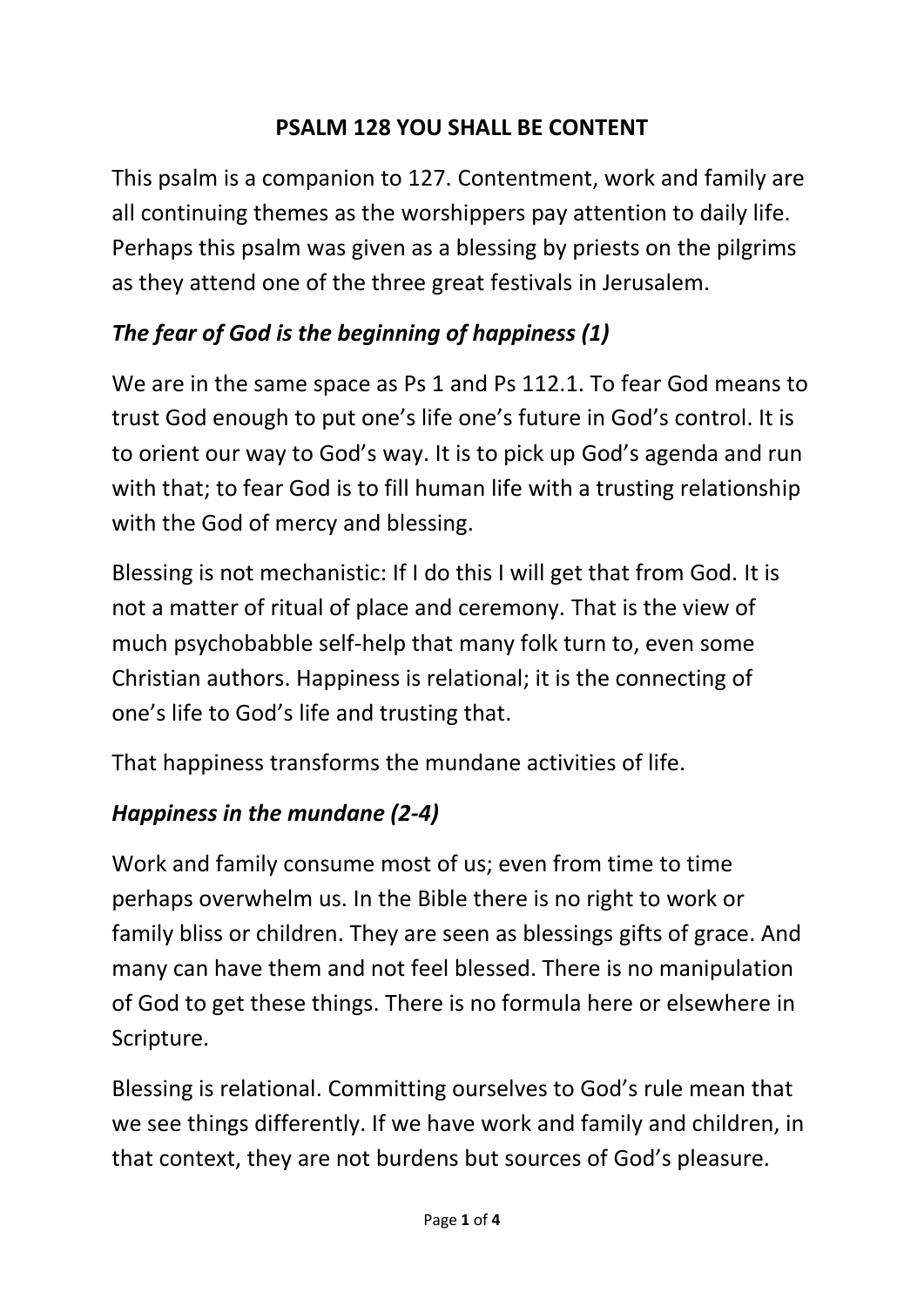They are grace given. Even when things go bad, as they often do and they become sources of pain it is our relationship with God, the presence journeying with us, that allows us to find a new orientation, a new space and place for blessing. So the images of vines and olive shoots point to productivity and fruitfulness in life producing a richness of joy and contentment.

God's blessing is the enhancement of everyday life that brings it to fulfilment. Mortals work but God's blessing brings that work to fruition. Mortals marry but God's blessing makes it good. Whatever makes life good is the effect of blessing. Without blessing , life is incomplete, frustrated.

Domestic life is central to God's rule in the world. It is where God's rubber hits the road in the midst of normal chaotic human life. We think that we may find happiness in all sorts of places but not here. We may even think that in the big scheme of things the mundane is not very important. That is not God's view of things. The ordinary, the mundane is the centrepiece of God's rule and human happiness.

Why? Because here the battle for God's rule is played out as much as it is in politics and economics. The desire for autonomy, selfdirectedness has its most basic form in the family. Parents and children contest and contend to answer the question who rules? And where is true happiness?

# *The happiness of peace (5-6)*

Zion and Jerusalem are imaginative triggers for the recollection and experience of the Presence; the sacraments of God's life constantly with them. It is the ongoing reminder of God's reign, God's kingdom at work. That kingdom is the source of blessing and prosperity.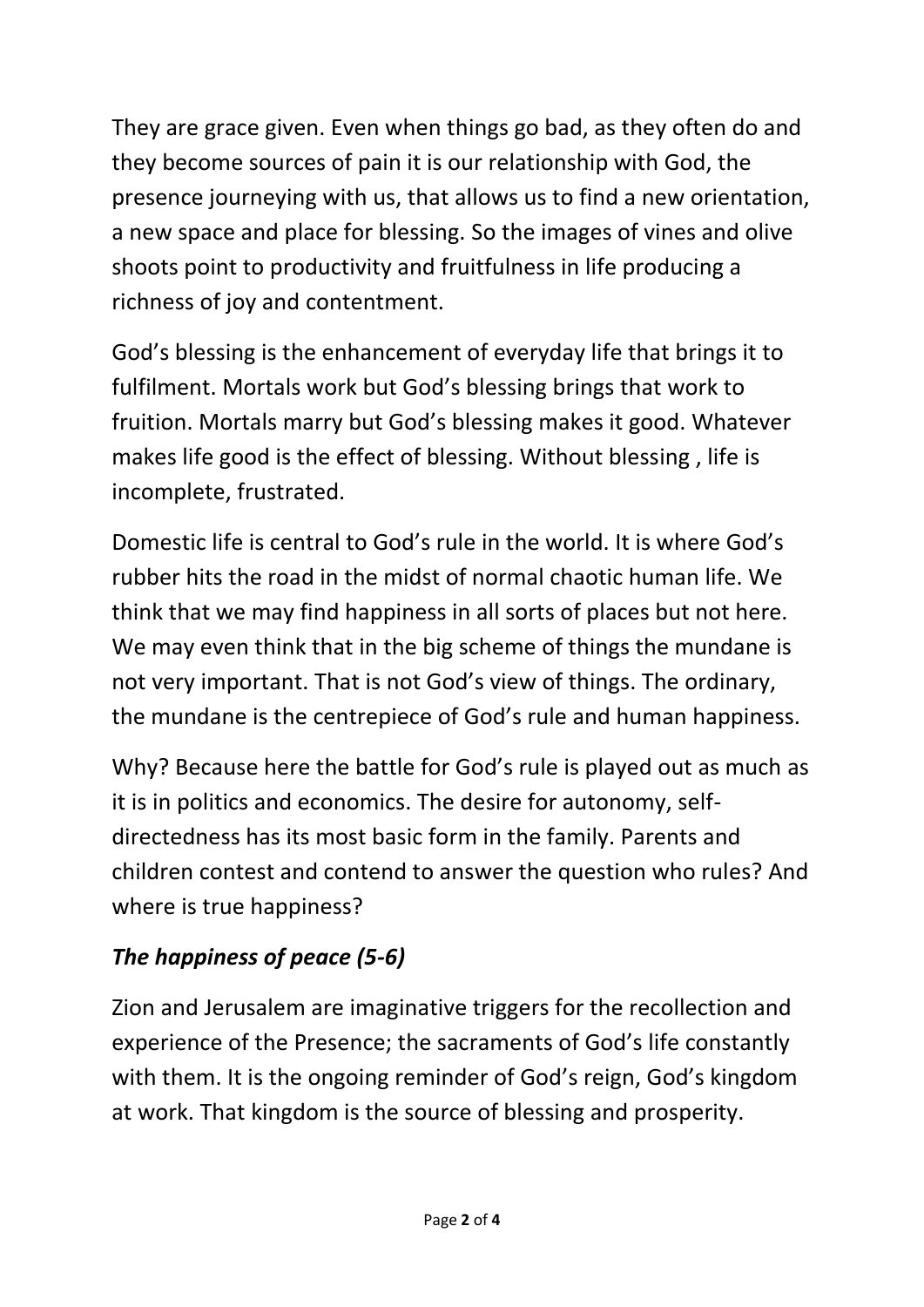The place of peace in God's reign has been addressed several times already in these studies. Peace is the wholeness and fruitfulness of life lived under God's rule and is the future even if it is not the present. And the everyday receives the most extraordinary blessing: Flowing from the joy of the mundane is prosperity and peace.

God declares a blessing on all this mundane homely activity of work and family because here the peace and prosperity of Israel will be won or lost. No wonder we Christians ought to contend for both in the public arena.

### *Further Reflections*

This psalm points to the desire that God has for the blessing of the human race. Many forces contest that desire; economic, political and social. So it is rare that we see such contentment.

Sometimes we lose the joy of God's ongoing provision and blessing in everyday life. This psalm presses us to resist the tendency to view daily life in purely secular terms.

One danger is the temptation to turn blessing into some mechanistic system of rewards and punishment or ritual. Blessing is God's gift arising from a trusting relationship.

Peace and blessing always exist amidst the chaos, hostility and derision of those who reject the rule of God (see Psalm 129). So we live looking forward to a time when blessing promised will be unleashed. Christians believe that has begun in Christ and the Spirit.

God's peace and blessing is always a matter of grace for it is not as the world gives (Phil 4.7; John 14.27). Happiness is not the cause for self-congratulation but worship.